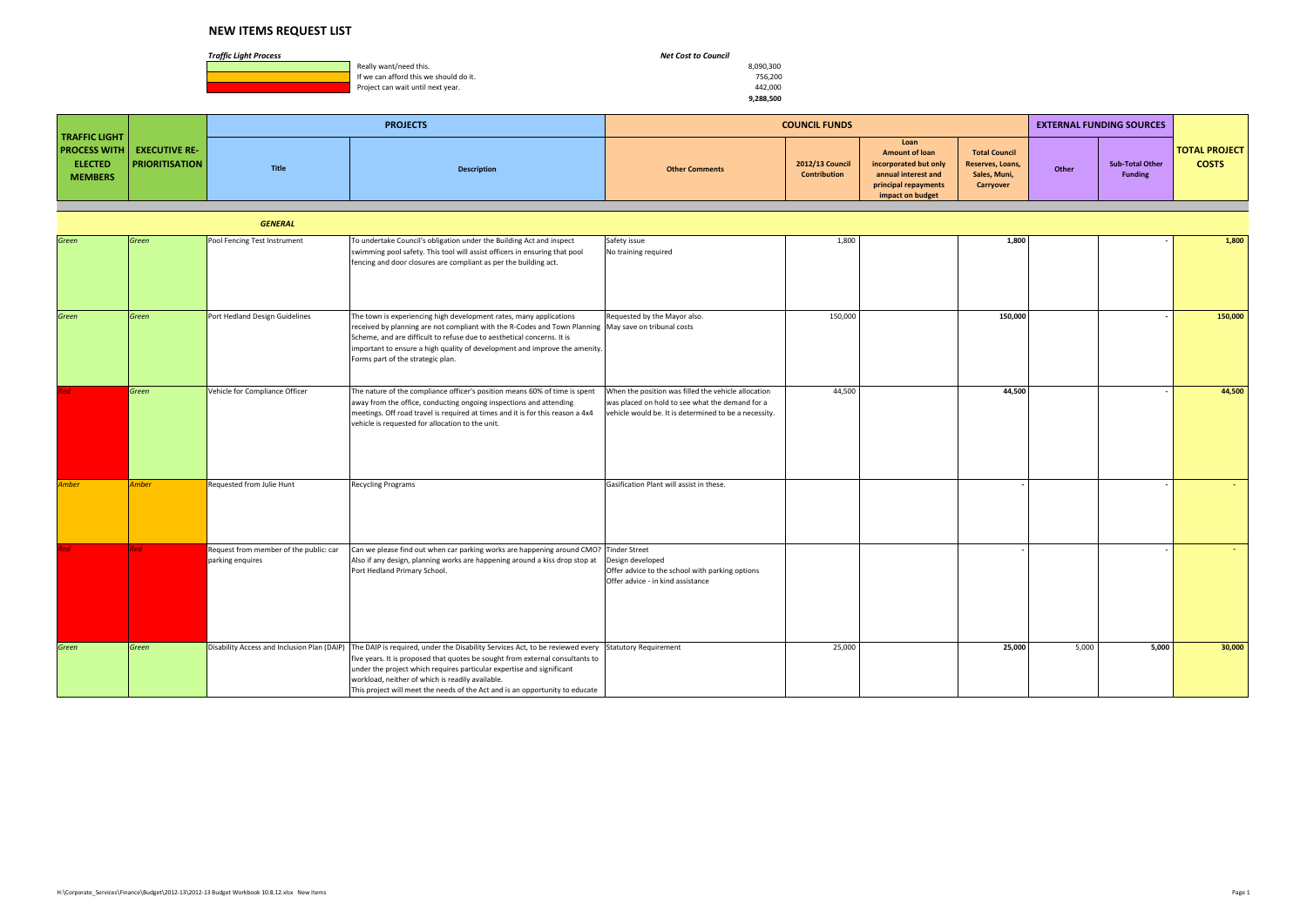**1990, Really want/need this.** 8,090,300<br> **If we can afford this we should do it.** All the state of the state of the state of the state of the state of the state of the state of the state of the state of the state of the s If we can afford this we should do it. The state of the state of the state of the state of the state of the state of the state of the state of the state of the state of the state of the state of the state of the state of t Project can wait until next year.

|                                                                                 |                                               |                                                                 | <b>PROJECTS</b>                                                                                                                                                                                                                                                                                                                                                                                                                                                                                                                                                                                                                                                                                                                                                                                                                                                                                                                                                                                                                                                                                                           |                                                                                                                                   | <b>COUNCIL FUNDS</b>                   |                                                                                                                           |                                                                       |         | <b>EXTERNAL FUNDING SOURCES</b>          |                                      |
|---------------------------------------------------------------------------------|-----------------------------------------------|-----------------------------------------------------------------|---------------------------------------------------------------------------------------------------------------------------------------------------------------------------------------------------------------------------------------------------------------------------------------------------------------------------------------------------------------------------------------------------------------------------------------------------------------------------------------------------------------------------------------------------------------------------------------------------------------------------------------------------------------------------------------------------------------------------------------------------------------------------------------------------------------------------------------------------------------------------------------------------------------------------------------------------------------------------------------------------------------------------------------------------------------------------------------------------------------------------|-----------------------------------------------------------------------------------------------------------------------------------|----------------------------------------|---------------------------------------------------------------------------------------------------------------------------|-----------------------------------------------------------------------|---------|------------------------------------------|--------------------------------------|
| <b>TRAFFIC LIGHT</b><br><b>PROCESS WITH</b><br><b>ELECTED</b><br><b>MEMBERS</b> | <b>EXECUTIVE RE-</b><br><b>PRIORITISATION</b> | Title                                                           | <b>Description</b>                                                                                                                                                                                                                                                                                                                                                                                                                                                                                                                                                                                                                                                                                                                                                                                                                                                                                                                                                                                                                                                                                                        | <b>Other Comments</b>                                                                                                             | 2012/13 Council<br><b>Contribution</b> | Loan<br><b>Amount of loan</b><br>incorporated but only<br>annual interest and<br>principal repayments<br>impact on budget | <b>Total Council</b><br>Reserves, Loans,<br>Sales, Muni,<br>Carryover | Other   | <b>Sub-Total Other</b><br><b>Funding</b> | <b>TOTAL PROJECT</b><br><b>COSTS</b> |
| Green                                                                           | Green                                         | Digital Upgrade of Movie Equipment Matt<br>Dann Cultural Centre | To upgrade the current 35mm film system to a digital format, as after 2012<br>films in 35mm will be phased out. This is happening earlier than previously<br>advised and the Matt Dann team have noticed that it is already becoming<br>more difficult to access 35mm films. To enable the Town to continue<br>providing a successful cinema this upgrade is essential. The context of the<br>project is the continuation of showing movies at the Matt Dann Cultural<br>Centre.<br>The digital system will offer a much clearer picture with a sound system that<br>provides total experience. The scope will include replacement of the<br>equipment along with training staff in its use. It does not include the<br>technical upgrade. (this is listed as a separate new item).<br>Other projects that follow this are: (1) Technical upgrade and (2) a building<br>refurb and upgrade.<br>f Council does not support this the Matt Dann will not be able to source<br>current films resulting in a reduction of revenue. The Matt Dann is currently<br>increasing in popularity thus showing an increase in revenue. | Will have minimal movie options after December                                                                                    | 85,000                                 |                                                                                                                           | 85,000                                                                |         |                                          | 85,000                               |
| Amber                                                                           | Green                                         | Library Management System and OPAC                              | To implement number of actions outlined in the ToPH Library Services<br>Strategic Plan 2010 - 2015. The context of the project is to engage specialist<br>AmLib technicians in collaboration with the ToPH IT staff to upgrade the<br>current Library Management System and facilitate access to an Online Public<br>Access Catalogue and e-resources into the future.<br>The goal of this project is to provide an up to date library management<br>system with enhanced provider support and capabilities to provide for<br>access to e-resources into the future.<br>This system will enable users to browse the online public access catalogue of<br>State and Local stock holdings which will be accessible form public PC's in<br>the library and remotely via the ToPH website. Users will be able to<br>download e-resources. Staff will have access to email or text overdue<br>notices.                                                                                                                                                                                                                         |                                                                                                                                   | 12,000                                 |                                                                                                                           | 12,000                                                                |         |                                          | 12,000                               |
| Green                                                                           | Green                                         | <b>External Printing of Community Calendar</b>                  | Seeking external printing services to improve the quality of the events<br>calendar that is becoming more and more popular with the community,<br>reduce the in-house costs as the printing requires significant time be the<br>Marketing Officer, and to also reduce the impact of costs from the printing<br>on ToPH printers through costs and having the printer unavailable to other<br>staff when printing.<br>Cost of printing in house is approx \$36,000 excluding staffing costs.<br>The external printing would free the officers time to be utilised in other areas<br>such as strategic projects, seeking sponsorship for events etc.                                                                                                                                                                                                                                                                                                                                                                                                                                                                        | Reduce photocopy charges in corporate area if this<br>process was to be given go ahead                                            | 30,000                                 |                                                                                                                           | 30,000                                                                |         |                                          | 30,000                               |
| Green                                                                           | Green                                         | Matt Dann - First Stage of Technical<br>Upgrade                 | To improve safety, reliability and deliver modern service to the community<br>by way of digital cinema options and up to date sound and lighting<br>technology for the theatre program. The upgrade will alleviate OHS issues<br>around the rigging of lighting. Will include lighting upgrade, replacement of<br>ighting truss and motorised screen. To be completed over 2 financial years                                                                                                                                                                                                                                                                                                                                                                                                                                                                                                                                                                                                                                                                                                                              | Funds to come from the Department<br>Lights \$180,00<br>Rig \$200,000<br>Screen \$20,000                                          | 300,000                                |                                                                                                                           | 300,000                                                               | 100,000 | 100,000                                  | 400,000                              |
| Green                                                                           | Green                                         | Community Events for Cruise Ship Visits                         | The success of recent cruise ship visits has lead to future visits from the<br>cruise ship to dock at Port Hedland for 5 visits in 2012/13. Officers are<br>recommending that 2 visits in October 12 & March 13 provide staff<br>resources and event management to promote the Town of Port Hedland to<br>the ship patrons                                                                                                                                                                                                                                                                                                                                                                                                                                                                                                                                                                                                                                                                                                                                                                                                | Visitors Centre could possibly manage this<br>Seek partnerships with other businesses<br>Dependant on FORM<br>Seekign Partnership | 15,000                                 |                                                                                                                           | 15,000                                                                |         |                                          | 15,000                               |
| Green                                                                           | Green                                         | Activation South Hedland Town Centre<br>Stage                   | Landcorp completed a Town Centre Stage in March 2012, activating this area<br>will create a range of community activities that transform the town centre<br>into a vibrant and active community space, bringing economic and social<br>benefits to the Town. Activation of this area will begin officially with the<br>hosting of the Welcome to Hedland event and will lead into 12 months of<br>small events being programmed in such as Markets and Melodies, Flicks at<br>the Square and Teddy Bears Picnic.                                                                                                                                                                                                                                                                                                                                                                                                                                                                                                                                                                                                          | Events scaled back if Landcorp funnding where to not<br>be received.<br>Events to be included in there will be finalised shortly  | 20,000                                 |                                                                                                                           | 20,000                                                                | 60,000  | 60,000                                   | 80,000                               |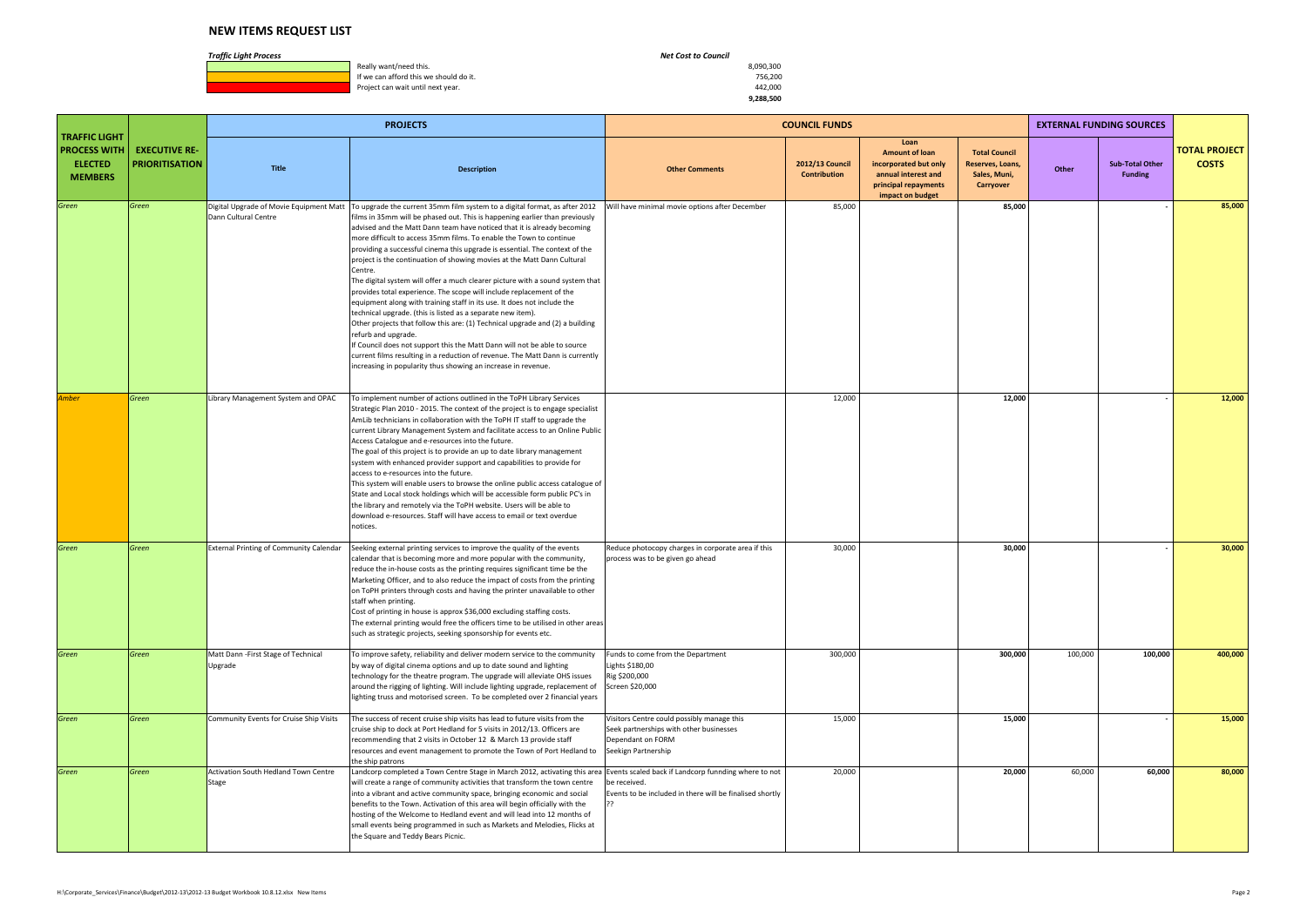**1990, Really want/need this.** 8,090,300<br> **If we can afford this we should do it.** All the state of the state of the state of the state of the state of the state of the state of the state of the state of the state of the s If we can afford this we should do it. The state of the state of the state of the state of the state of the state of the state of the state of the state of the state of the state of the state of the state of the state of t Project can wait until next year.

|                                                                                 |                                               |                                                                  | <b>PROJECTS</b>                                                                                                                                                                                                                                                                                                                                                                                                                                                                                                                                                                                                                                                                                                                                                                                                                                                                                                                             |                                                                     | <b>COUNCIL FUNDS</b>                   |                                                                                                                           |                                                                       |        | <b>EXTERNAL FUNDING SOURCES</b>          |                                      |
|---------------------------------------------------------------------------------|-----------------------------------------------|------------------------------------------------------------------|---------------------------------------------------------------------------------------------------------------------------------------------------------------------------------------------------------------------------------------------------------------------------------------------------------------------------------------------------------------------------------------------------------------------------------------------------------------------------------------------------------------------------------------------------------------------------------------------------------------------------------------------------------------------------------------------------------------------------------------------------------------------------------------------------------------------------------------------------------------------------------------------------------------------------------------------|---------------------------------------------------------------------|----------------------------------------|---------------------------------------------------------------------------------------------------------------------------|-----------------------------------------------------------------------|--------|------------------------------------------|--------------------------------------|
| <b>TRAFFIC LIGHT</b><br><b>PROCESS WITH</b><br><b>ELECTED</b><br><b>MEMBERS</b> | <b>EXECUTIVE RE-</b><br><b>PRIORITISATION</b> | <b>Title</b>                                                     | <b>Description</b>                                                                                                                                                                                                                                                                                                                                                                                                                                                                                                                                                                                                                                                                                                                                                                                                                                                                                                                          | <b>Other Comments</b>                                               | 2012/13 Council<br><b>Contribution</b> | Loan<br><b>Amount of loan</b><br>incorporated but only<br>annual interest and<br>principal repayments<br>impact on budget | <b>Total Council</b><br>Reserves, Loans,<br>Sales, Muni,<br>Carryover | Other  | <b>Sub-Total Other</b><br><b>Funding</b> | <b>TOTAL PROJECT</b><br><b>COSTS</b> |
|                                                                                 | <b>Red</b>                                    | <b>BMX Club Business Plan</b>                                    | The active open space strategy document has identified the BMX track<br>would be more suited to an alternative site. The funds of \$50,000 for this<br>project would be sourced from the BMX club and the Town would take<br>control of the funds and contribute to the partial cost of preparing a business<br>plan / feasibility study for the Port Hedland BMX Club. It would be proposed<br>to relocate the club as part of a new area of district open space located<br>within a McGregor street sporting Precinct.                                                                                                                                                                                                                                                                                                                                                                                                                    |                                                                     | 25,000                                 |                                                                                                                           | 25,000                                                                | 50,000 | 50,000                                   | 75,000                               |
| Green                                                                           | Green                                         | McGregor Street District Sporting Reserve                        | Establish a master plan for the McGregor Street Reserves for the<br>development of new sporting facilities in the district open space precinct and<br>the relocation of the existing sporting facilities on McGregor Street are<br>ntegral components to the long term land use planning of Port Hedland. The<br>project will determine what facilities are required (needs assessment),<br>indication of how future sporting and school facilities may collocate (concept<br>design) and the integration of costs (QS report). It will also facilitate the<br>options to the Town for the development of the land on McGregor Street for<br>commercial and residential use.                                                                                                                                                                                                                                                                | Possible Landcorp Funding                                           |                                        |                                                                                                                           |                                                                       | 70,000 | 70,000                                   | 70,000                               |
| <b>Amber</b>                                                                    | <b>Amber</b>                                  | Marie Marland Master Plan                                        | Working with the sports Rugby, Baseball, Softball, Tee ball, and Touch Rugby Possibly funded from DSR<br>the master planning exercise will prepare suitable configuration and<br>preliminary design brief for a purpose built club amenity.<br>The project will consult with user groups, engage external consultants where<br>necessary and make recommendation regarding: facility design, proposed<br>costings, management options and funding partners. Providing the Town<br>with concept plans and preliminary costings.<br>This would see rectangular sports with a dedicated facility that is north<br>floodlit and offers support amenities.<br>The Town has received funding from DSR for the installation of floodlighting<br>at Marie Marland Reserve. This project will assist the clubs and the Town to<br>develop a plan that maximises the location and the use of this new facility<br>component.                          | Green if funded / Red if not                                        |                                        |                                                                                                                           |                                                                       | 70,000 | 70,000                                   | 70,000                               |
| Amber                                                                           | Green                                         | Needs Assessment / Project Plan Gatwick<br><b>Aquatic Centre</b> | The GAC has reached the end of its operational life and is now limited in its<br>capacity to meet the needs of the community,<br>The project proposed will focus on doing a detailed audit of the existing<br>facility: structural condition report of the pool basin, physical audit of the<br>plant room and building assessment of all structures.<br>The second element of the project will be to investigate the future uses of<br>the facility in order to meet the needs of the user groups, while looking at<br>opportunities to compliment, not duplicate the facilities that the MPRC and<br>SHAC offer.<br>The project will allow Council to prepare a realistic and manageable project<br>timeframe for essential works.<br>There is a desperate need to undertake this project in the 12.13 FY. The pool<br>has passed its realistic operational lifespan and the potential for unplanned<br>and unbudgeted works is realistic | FY 13/14 \$15,000<br>Possible funding from DSR Small Grants Program | 15,000                                 |                                                                                                                           | 15,000                                                                | 15,000 | 15,000                                   | 30,000                               |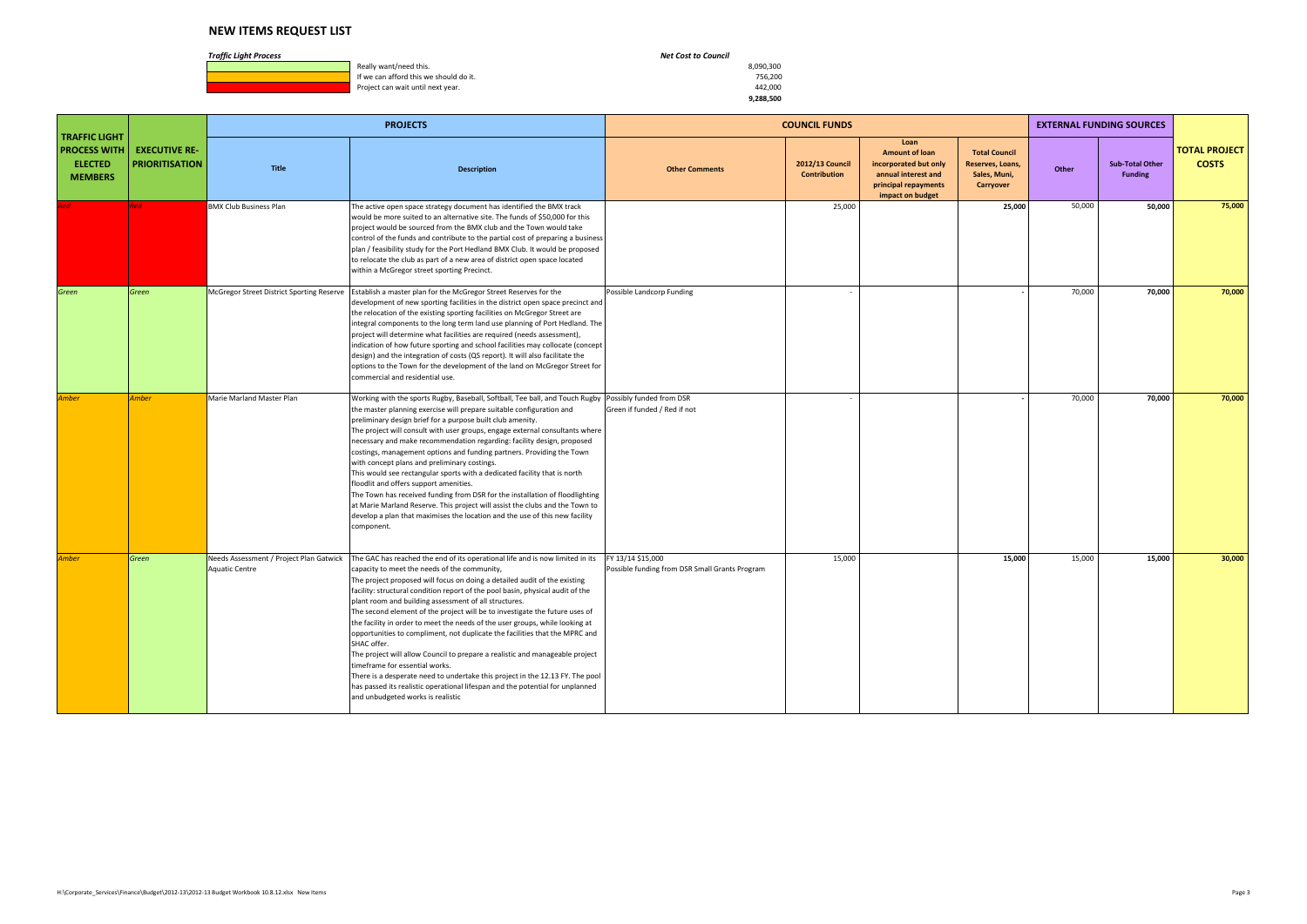#### *Traffic Light Process Net Cost to Council*

**1990, Really want/need this.** 8,090,300<br> **If we can afford this we should do it.** All the state of the state of the state of the state of the state of the state of the state of the state of the state of the state of the s If we can afford this we should do it. The state of the state of the state of the state of the state of the state of the state of the state of the state of the state of the state of the state of the state of the state of t Project can wait until next year.

 **9,288,500**

|                                                                                 |                                               |                                                     | <b>PROJECTS</b>                                                                                                                                                                                                                                                                                                                                                                                                                                                                                                                                                                                                                                                                                                                                                                                                                                                                                                                                                                                                                                                                                                                                                                                        |                                                                           | <b>COUNCIL FUNDS</b>                   |                                                                                                                           |                                                                       |        | <b>EXTERNAL FUNDING SOURCES</b>          |                                      |
|---------------------------------------------------------------------------------|-----------------------------------------------|-----------------------------------------------------|--------------------------------------------------------------------------------------------------------------------------------------------------------------------------------------------------------------------------------------------------------------------------------------------------------------------------------------------------------------------------------------------------------------------------------------------------------------------------------------------------------------------------------------------------------------------------------------------------------------------------------------------------------------------------------------------------------------------------------------------------------------------------------------------------------------------------------------------------------------------------------------------------------------------------------------------------------------------------------------------------------------------------------------------------------------------------------------------------------------------------------------------------------------------------------------------------------|---------------------------------------------------------------------------|----------------------------------------|---------------------------------------------------------------------------------------------------------------------------|-----------------------------------------------------------------------|--------|------------------------------------------|--------------------------------------|
| <b>TRAFFIC LIGHT</b><br><b>PROCESS WITH</b><br><b>ELECTED</b><br><b>MEMBERS</b> | <b>EXECUTIVE RE-</b><br><b>PRIORITISATION</b> | <b>Title</b>                                        | <b>Description</b>                                                                                                                                                                                                                                                                                                                                                                                                                                                                                                                                                                                                                                                                                                                                                                                                                                                                                                                                                                                                                                                                                                                                                                                     | <b>Other Comments</b>                                                     | 2012/13 Council<br><b>Contribution</b> | Loan<br><b>Amount of loan</b><br>incorporated but only<br>annual interest and<br>principal repayments<br>impact on budget | <b>Total Council</b><br>Reserves, Loans,<br>Sales, Muni,<br>Carryover | Other  | <b>Sub-Total Other</b><br><b>Funding</b> | <b>TOTAL PROJECT</b><br><b>COSTS</b> |
|                                                                                 | Green                                         | Master Plan Motor Sports                            | Undertake a detailed consultation process with all motor sports clubs within<br>the Town to state sporting bodies and possible funding bodies, develop a<br>master plan to identify future sites for motor sports within the Town.<br>The Hedland Motor Cross Association are being evicted from their current<br>site due to works being undertaken on the Great Northern Highway<br>intersection. They have approached the Town for a new site along Butler<br>₹oad.<br>The Pilbara City's Growth Plan document for future motor sports precinct<br>near the Walkabout Caravan Park. Many of the current motor sports are<br>ageing and require upgrades. In order to ensure funding is planned to be<br>invested in these facilities and possible collocation options are explored the<br>Rec Team need to undertake a Master plan for the future of all motor<br>sporting groups.<br>Council have a limited understanding of the requirement of all of these<br>groups and believe that a detailed consultation process needs to be<br>undertaken. Information gathered would be used to determine the future<br>development options, locations and requirement of motor sport within the<br>Town. | Motorcross need to be out by May<br>Funding from DSR & Motor Sport Groups | 64,000                                 |                                                                                                                           | 64,000                                                                | 30,000 | 30,000                                   | 94,000                               |
|                                                                                 | <b>Red</b>                                    | Internal Signage Marquee Park                       | The Marquee Park project will open to the public during 2012.<br>The Operational Plan for the recreation centre has identified that the Town<br>seek to use the facility as a major community asset. Recreation services staff<br>will be actively engaged in the booking /management of the facility.<br>Within the park there are a number of designated picnic/bbq spaces that are<br>clearly defined and have the capacity to be booked by groups or individuals<br>for parties or functions.<br>In order to successfully manage the booking of the facility it is necessary<br>that the different areas are appropriately sign posted and branded.<br>The signs and naming of each of the four picnic areas provides an<br>opportunity to tastefully acknowledge the financial contribution by the<br>projects foundation partners.                                                                                                                                                                                                                                                                                                                                                               | Potential for partnership funding                                         | 25,000                                 |                                                                                                                           | 25,000                                                                |        |                                          | 25,000                               |
| Amber                                                                           | <b>Green</b>                                  | Links Modular Solutions Training and<br>Upgrade     | The Town is currently utilising a very out of date manual booking system that Additional licences<br>s time consuming and does not allow bookings to be processed efficiently.<br>Officers have identified that most other LGA have a dedicated bookings<br>software program.<br>The Town currently utilises Links Modular System (LMS) at the JD Hardie<br>Centre which is a facility management software program. If upgraded this<br>system will also o have the capability to process all of the Town's bookings<br>for sporting reserves and parks.<br>This project will include the upgrade of the software and training to staff on<br>the new software.                                                                                                                                                                                                                                                                                                                                                                                                                                                                                                                                        |                                                                           | 18,000                                 |                                                                                                                           | 18,000                                                                |        |                                          | 18,000                               |
| Amber                                                                           | <b>Amber</b>                                  | Colin Matheson Oval - Light Fitting<br>Replacement  | Replace light fittings at Colin Matheson Oval retaining existing poles. The<br>replacement will look to improve the currently LUX levels as the fittings are<br>becoming old and depreciate in quality and output. This project will see all<br>like fittings being replaced over a two year period.                                                                                                                                                                                                                                                                                                                                                                                                                                                                                                                                                                                                                                                                                                                                                                                                                                                                                                   | FY 13/14 \$120,000                                                        | 120,000                                |                                                                                                                           | 120,000                                                               |        |                                          | 120,000                              |
| Green                                                                           | Green                                         | Construction of Cricket Nets at Kevin Scott<br>Oval | This project is being undertaken to assist in the relocation of cricket to KSO.<br>Currently the cricket training nets are located at the Marie Marland Reserve<br>and since the installation of the Cricket Wicket at the KSO South Hedland<br>crickets clubs have played at KSO but had to train at Marie Marland as this is<br>where their existing infrastructure is.<br>Marie Marland is about to be redeveloped into lit square playing surfaces<br>through a project that will see flood lighting being installed at this site. Now<br>that cricket has a home at KSO we require to rebuild their training facilities<br>within the KSO site to allow cricket occupy one reserve for cricket season<br>rather than two.                                                                                                                                                                                                                                                                                                                                                                                                                                                                         | Funding from DSR                                                          | 35,000                                 |                                                                                                                           | 35,000                                                                | 15,000 | 15,000                                   | 50,000                               |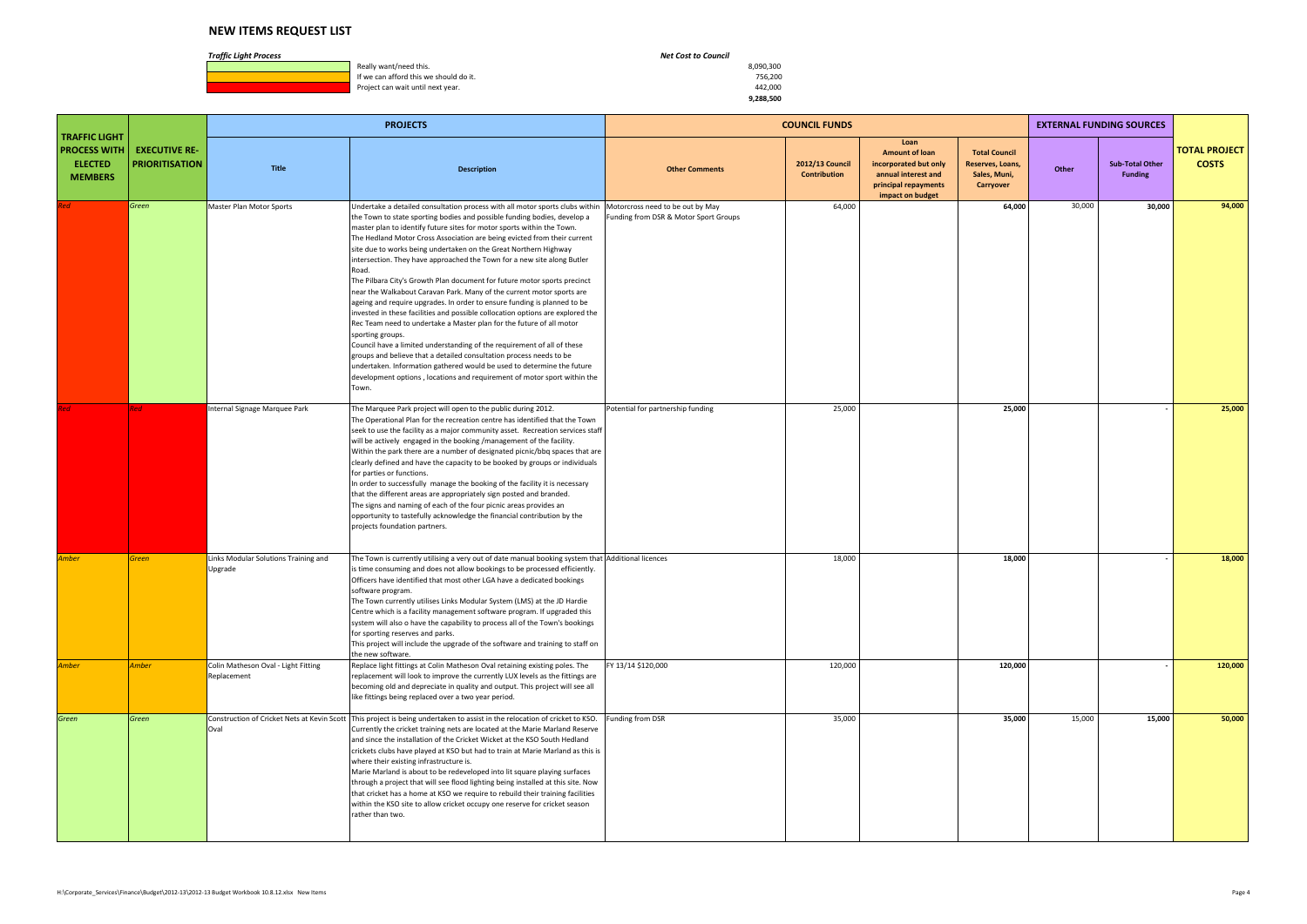**1990, Really want/need this.** 8,090,300<br> **If we can afford this we should do it.** All the state of the state of the state of the state of the state of the state of the state of the state of the state of the state of the s If we can afford this we should do it. The state of the state of the state of the state of the state of the state of the state of the state of the state of the state of the state of the state of the state of the state of t Project can wait until next year.

|                                                                                 |                                               |                                                                                   | <b>PROJECTS</b>                                                                                                                                                                                                                                                                                                                                                                                                                                                                                                                                                                                                                                                                                                                                                              |                                                                                                                                                                                                                                    | <b>COUNCIL FUNDS</b>                          |                                                                                                                           |                                                                       |        | <b>EXTERNAL FUNDING SOURCES</b>          |                                      |
|---------------------------------------------------------------------------------|-----------------------------------------------|-----------------------------------------------------------------------------------|------------------------------------------------------------------------------------------------------------------------------------------------------------------------------------------------------------------------------------------------------------------------------------------------------------------------------------------------------------------------------------------------------------------------------------------------------------------------------------------------------------------------------------------------------------------------------------------------------------------------------------------------------------------------------------------------------------------------------------------------------------------------------|------------------------------------------------------------------------------------------------------------------------------------------------------------------------------------------------------------------------------------|-----------------------------------------------|---------------------------------------------------------------------------------------------------------------------------|-----------------------------------------------------------------------|--------|------------------------------------------|--------------------------------------|
| <b>TRAFFIC LIGHT</b><br><b>PROCESS WITH</b><br><b>ELECTED</b><br><b>MEMBERS</b> | <b>EXECUTIVE RE-</b><br><b>PRIORITISATION</b> | <b>Title</b>                                                                      | <b>Description</b>                                                                                                                                                                                                                                                                                                                                                                                                                                                                                                                                                                                                                                                                                                                                                           | <b>Other Comments</b>                                                                                                                                                                                                              | <b>2012/13 Council</b><br><b>Contribution</b> | Loan<br><b>Amount of loan</b><br>incorporated but only<br>annual interest and<br>principal repayments<br>impact on budget | <b>Total Council</b><br>Reserves, Loans,<br>Sales, Muni,<br>Carryover | Other  | <b>Sub-Total Other</b><br><b>Funding</b> | <b>TOTAL PROJECT</b><br><b>COSTS</b> |
| Green                                                                           | Green                                         | Master Plan for District Open Space<br>Western Edge and Osprey Drive              | To develop a Master Plan for public open spaces for the Western Edge<br>Precinct and Osprey Drive development sites including concept designs and<br>future funding sources. The current situation afforst the Town the<br>opportunity to combine Active Open Space, Passive Open Space and school<br>facilities within an area of South Hedland that are currently underprovided.                                                                                                                                                                                                                                                                                                                                                                                           | Should Landcorp be funding this?<br>Green with other assistance<br>Funding from DSR                                                                                                                                                | 55,000                                        |                                                                                                                           | 55,000                                                                | 25,000 | 25,000                                   | 80,000                               |
| Green                                                                           | Green                                         | Vehicle for Event Coordinator                                                     | Provide the Event Coordinator with a vehicle to transport heavy and large<br>items such as event and production materials to external sites and events.<br>Until recently the event coordinators has been using an unutilised ute which<br>has now gone out to tender. Community Development in general, including<br>Sport and Recreation business unit, requires a suitable car to transport a<br>variety of materials to minimise OHS issues and to avoid damage that occurs<br>when loading such materials into unsuitable vehicles, such as Camrys and<br>Corollas. The vehicle would be commuter use only and would serve as a pool<br>car for a variety of events across Community Development and Sport and<br>Rec business units. Vehicle identified would be a Ute | Ongoing maintenance \$3,500                                                                                                                                                                                                        | 35,000                                        |                                                                                                                           | 35,000                                                                |        |                                          | 35,000                               |
| Amber                                                                           | <b>Amber</b>                                  | <b>Retirement Village</b>                                                         | Redevelop site master plan                                                                                                                                                                                                                                                                                                                                                                                                                                                                                                                                                                                                                                                                                                                                                   |                                                                                                                                                                                                                                    | 50,000                                        |                                                                                                                           | 50,000                                                                |        |                                          | 50,000                               |
| Green                                                                           | Green                                         | TSI Sculpture - Opening                                                           | Event                                                                                                                                                                                                                                                                                                                                                                                                                                                                                                                                                                                                                                                                                                                                                                        |                                                                                                                                                                                                                                    | 10,000                                        |                                                                                                                           | 10,000                                                                |        |                                          | 10,000                               |
| <b>Red</b>                                                                      | ?ed                                           | Culture and Heritage Plan                                                         | Gordon to discuss                                                                                                                                                                                                                                                                                                                                                                                                                                                                                                                                                                                                                                                                                                                                                            | Revise figure                                                                                                                                                                                                                      | 50,000                                        |                                                                                                                           | 50,000                                                                |        |                                          | 50,000                               |
| Green                                                                           | Green                                         | External request: Andrew McLaughlin<br>Community Centre Annual Funding<br>Request | n the past the TOPH provides annual funding to the McLaughlin Community<br>Centre to assist in the management committee with the upkeep and<br>maintenance of the TOPH owned property.                                                                                                                                                                                                                                                                                                                                                                                                                                                                                                                                                                                       | The continuation of the funding would allow the<br>management committee to continue to offer staff the<br>community a place to hire at a low and affordable<br>rate.<br>Come up with an aquittal process for community<br>requests | 10,000                                        |                                                                                                                           | 10,000                                                                |        |                                          | 10,000                               |
| Green                                                                           | Green                                         | External request: Vibe Alive Community<br>Festival                                | Funding request for: celebrity/artist/mentors fees, travel expenses, art<br>supplies, contribution to health workshops, healthy breakfast for the<br>children, promotion and a contribution to facilities. Vibe Alive Festival will be<br>held on 20/21 June 2012.                                                                                                                                                                                                                                                                                                                                                                                                                                                                                                           | The funding will help with bringing the festival to the<br>Pilbara region, which costs considerably more.                                                                                                                          | 8,000                                         |                                                                                                                           | 8,000                                                                 |        |                                          | 8,000                                |
| Green                                                                           | Green                                         | External request: Service Support Proposal<br>for Mingle Mob                      | Mingle Mob provide active engagement of youth in Port/South Hedland and<br>removal of youth from hanging around the CBD area or other spots they<br>congregate. (Active engagement, education and referral pr support being<br>provided).                                                                                                                                                                                                                                                                                                                                                                                                                                                                                                                                    | The program ceased in February 2012. The most<br>immediate need is an investment by organisations<br>that also see the benefits of Mingle Mob continuing.<br>Provide a more informed figure                                        | 20,000                                        |                                                                                                                           | 20,000                                                                |        |                                          | 20,000                               |
| Green                                                                           | ed                                            |                                                                                   | Request from Mayor: Social media training Social Media Training for all Executive, Managers & Coordinators                                                                                                                                                                                                                                                                                                                                                                                                                                                                                                                                                                                                                                                                   | Requested by the Mayor.<br>Mayor to send through information                                                                                                                                                                       | 10,000                                        |                                                                                                                           | 10,000                                                                |        |                                          | 10,000                               |
| Green                                                                           | Green                                         | Windows 7 Office 2010 Migration                                                   | To migrate from Microsoft XP to Windows 7 Office 2010. From January 2013<br>Microsoft will no longer provide or support Microsoft XP. This project is part<br>of the current Network upgrade that is being performed by DELL.<br>With this project being a part of the current network upgrade it takes into<br>consideration not only hardware but all appropriate software requirements<br>for the organisation.<br>Window 7 Office 2010 is the most up to date office package with full<br>Microsoft support available.<br>Key stakeholders for this project are TOPH, DELL, Internal and external<br>customers.                                                                                                                                                          |                                                                                                                                                                                                                                    | 75,000                                        |                                                                                                                           | 75,000                                                                |        |                                          | 75,000                               |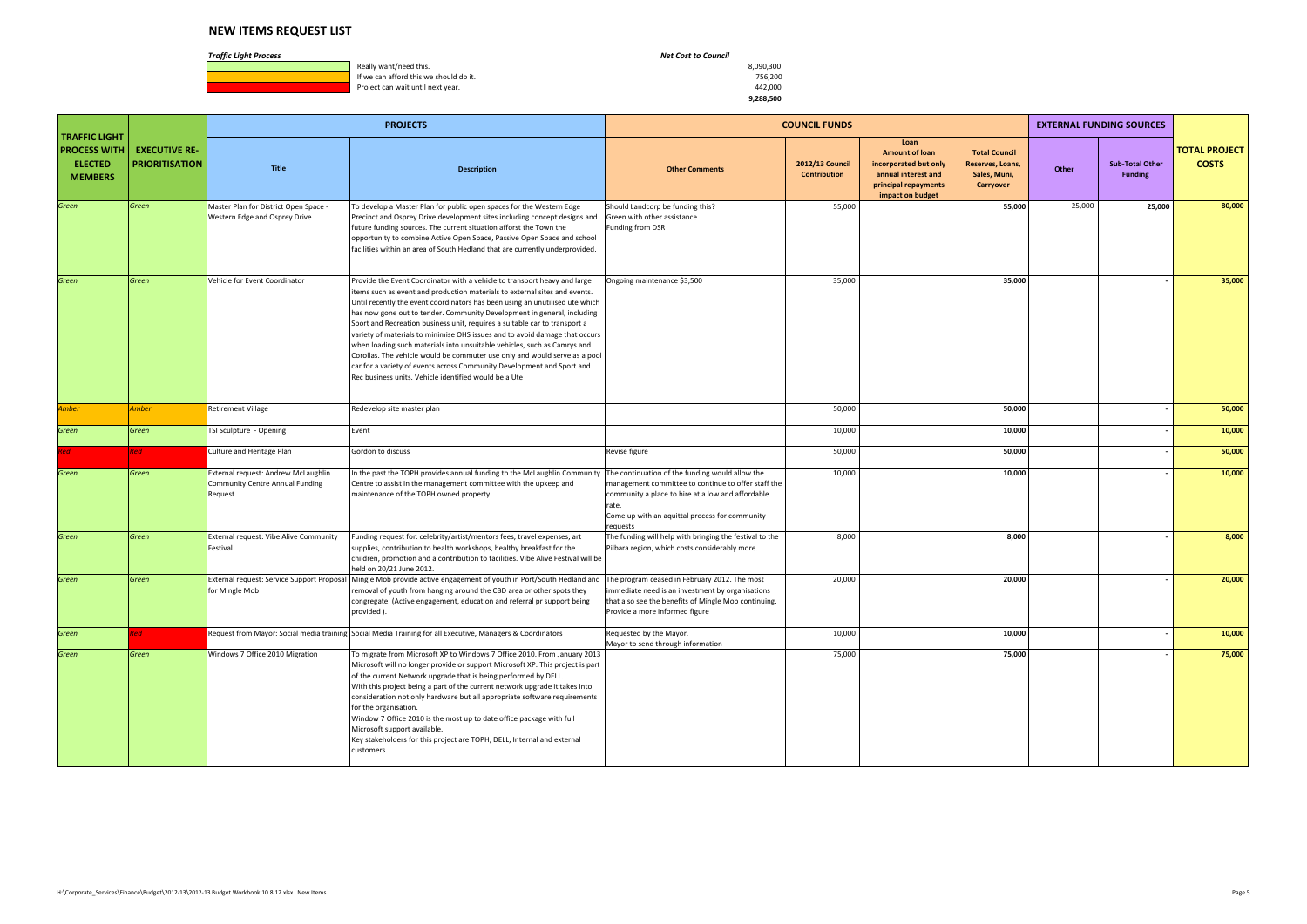**1990, Really want/need this.** 8,090,300<br> **If we can afford this we should do it.** All the state of the state of the state of the state of the state of the state of the state of the state of the state of the state of the s If we can afford this we should do it. The state of the state of the state of the state of the state of the state of the state of the state of the state of the state of the state of the state of the state of the state of t Project can wait until next year.

|                                                                                 |                                               |                                         | <b>PROJECTS</b>                                                                                                                                                                                                                                                                                                                                                                                                                                                                                                                                                                                                                                                                                                                                                                                                                                                                                                                                   |                       | <b>COUNCIL FUNDS</b>                   |                                                                                                                           |                                                                       |       | <b>EXTERNAL FUNDING SOURCES</b>          |                                      |
|---------------------------------------------------------------------------------|-----------------------------------------------|-----------------------------------------|---------------------------------------------------------------------------------------------------------------------------------------------------------------------------------------------------------------------------------------------------------------------------------------------------------------------------------------------------------------------------------------------------------------------------------------------------------------------------------------------------------------------------------------------------------------------------------------------------------------------------------------------------------------------------------------------------------------------------------------------------------------------------------------------------------------------------------------------------------------------------------------------------------------------------------------------------|-----------------------|----------------------------------------|---------------------------------------------------------------------------------------------------------------------------|-----------------------------------------------------------------------|-------|------------------------------------------|--------------------------------------|
| <b>TRAFFIC LIGHT</b><br><b>PROCESS WITH</b><br><b>ELECTED</b><br><b>MEMBERS</b> | <b>EXECUTIVE RE-</b><br><b>PRIORITISATION</b> | <b>Title</b>                            | <b>Description</b>                                                                                                                                                                                                                                                                                                                                                                                                                                                                                                                                                                                                                                                                                                                                                                                                                                                                                                                                | <b>Other Comments</b> | <b>2012/13 Council</b><br>Contribution | Loan<br><b>Amount of loan</b><br>incorporated but only<br>annual interest and<br>principal repayments<br>impact on budget | <b>Total Council</b><br>Reserves, Loans,<br>Sales, Muni,<br>Carryover | Other | <b>Sub-Total Other</b><br><b>Funding</b> | <b>TOTAL PROJECT</b><br><b>COSTS</b> |
| Green                                                                           | Green                                         | Microsoft Sharepoint / Intranet Upgrade | This project is part of the Network upgrade that is being performed by DELL.<br>This project allows for the implemtentation of Sharepoint which is the<br>Microsoft product for the intranet. ToPH is supported by Microsoft.<br>Current software user for the ToPH intranet is not supported in Australia,<br>The current software set up by previous staff is not licensed and there is no<br>support or training available to IT staff.<br>The existing software is static and without flexibility to expand, and may not<br>be compatible to run on the new platform.<br>This project is part of the core network upgrade and will be completed after<br>design build, implementation and testing phase of the required<br>infrastructure needed to support the organisation.                                                                                                                                                                 |                       | 60,000                                 |                                                                                                                           | 60,000                                                                |       |                                          | 60,000                               |
| <b>Amber</b>                                                                    | Green                                         | Online Leave Approvals                  | To provide online recording for all indoor staff.<br>The project will provide the organisation with a paper free and efficient<br>method of recording leave requests.<br>Staff will be able to enter leave requests online and have them electronically<br>approved by their Manager. This project negates staff having to print off<br>leave requests that may potentially be misplaced. Managers will be able to<br>keep accurate record of staff leave without storing unnecessary paper files.<br>Payroll and finance will be able to process more efficiently and timesheets<br>will only be entered by exception, as the leave forms will be automatically<br>sent through to the payroll module within Synergy.                                                                                                                                                                                                                            |                       | 7,000                                  |                                                                                                                           | 7,000                                                                 |       |                                          | 7,000                                |
|                                                                                 | Red                                           | Public Address System Chambers Upgrade  | To provide Council Chambers with a public address system. This project is<br>part of the current network upgrade that is being performed by DELL. We<br>have commenced the Chambers upgrade with the installation of the large<br>screen and projector.<br>The goal of this project is to provide a public system that caters for all<br>attendees of the scheduled Council meetings. Microphones will be situated<br>at strategic positions throughout the Chambers so that the conversations<br>and discussions held by the Council can be clearly heard and understood by<br>all attendees. The new PA will integrate with the recording function so all<br>meetings will be recorded.<br>This project will be completed as part of the current upgrade by DELL.<br>Not completing this component of the upgrade may impact the assistance<br>we are providing to the community as a component of the Disability Access<br>and Inclusion Plan. |                       | 25,000                                 |                                                                                                                           | 25,000                                                                |       |                                          | 25,000                               |
| Green                                                                           | Green                                         |                                         | Safety Devices - Network Upgrade Phase 2 Currently two-way radio amplifier is 10 years old. It is out of warranty and no<br>spare lights are available. There is no battery back up for the two-way radio<br>amplifier. This equipment is used by rangers, depot and landfill staff.<br>Engineering and rangers staff use this as a form of communication between<br>cars. This form of communication is particularly useful during cyclones and<br>emergencies for staff to communicate between cars and the depot.<br>This forms part of the current network upgrade that is being undertaken by<br>DELL and has been identified as a component of the work being completed<br>in the new ICT Strategy forming part of the hardware replacement program,<br>Existing equipment may breakdown at any time leaving ToPH staff without<br>communication during emergencies.                                                                        |                       | 25,000                                 |                                                                                                                           | 25,000                                                                |       |                                          | 25,000                               |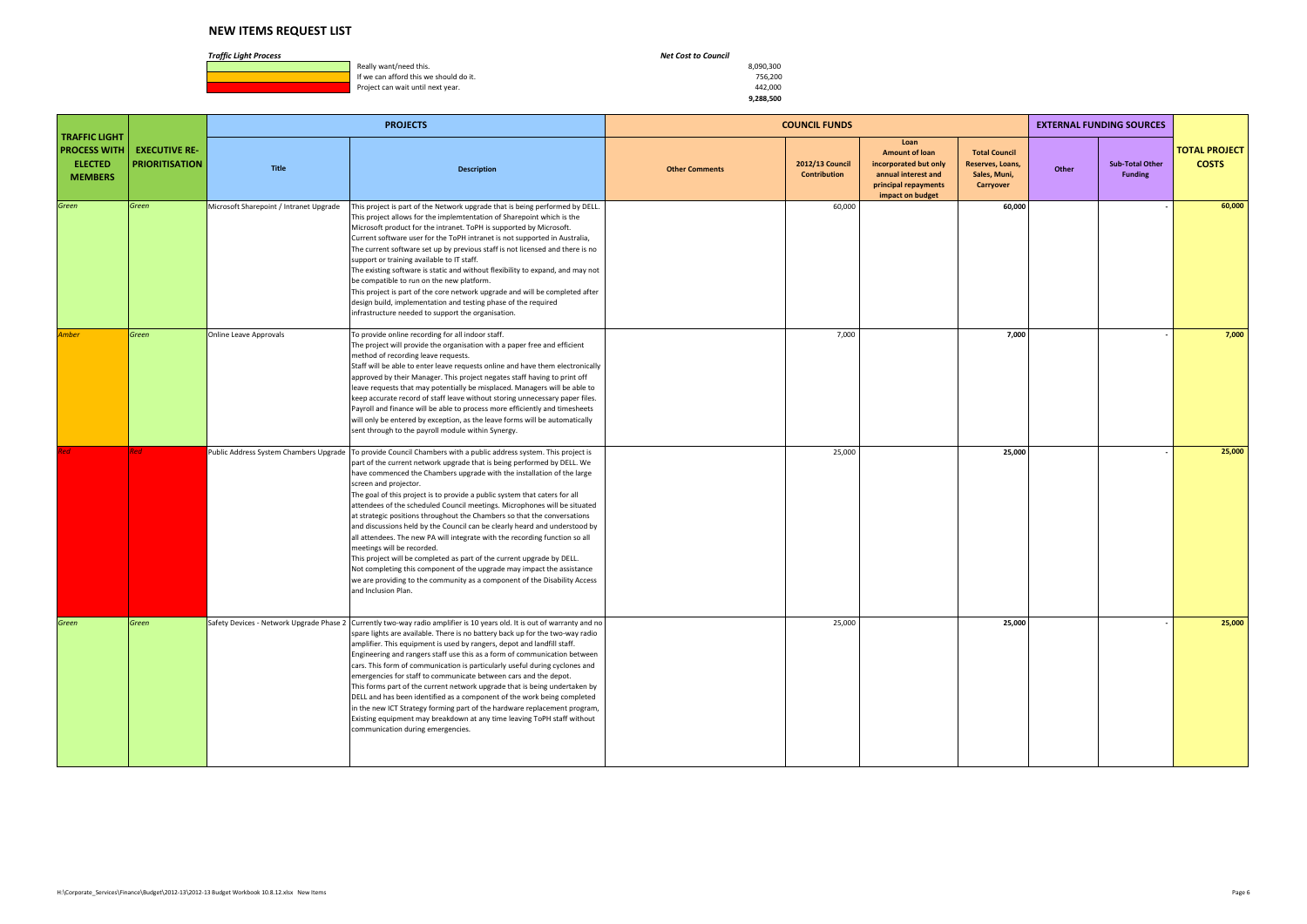**1990, Really want/need this.** 8,090,300<br> **If we can afford this we should do it.** All the state of the state of the state of the state of the state of the state of the state of the state of the state of the state of the s If we can afford this we should do it. The state of the state of the state of the state of the state of the state of the state of the state of the state of the state of the state of the state of the state of the state of t Project can wait until next year.

|                                                                                 |                                               |                                                  | <b>PROJECTS</b>                                                                                                                                                                                                                                                                                                                                                                                                                                                                                                                                                                                                                                                                                                                                                                                                                                                                                                                                                                                                                                                                                                                                                                                                                                                                                                                                         | <b>COUNCIL FUNDS</b><br>Loan                           |                                        |                                                                                                                   |                                                                       |       | <b>EXTERNAL FUNDING SOURCES</b>          |                                      |
|---------------------------------------------------------------------------------|-----------------------------------------------|--------------------------------------------------|---------------------------------------------------------------------------------------------------------------------------------------------------------------------------------------------------------------------------------------------------------------------------------------------------------------------------------------------------------------------------------------------------------------------------------------------------------------------------------------------------------------------------------------------------------------------------------------------------------------------------------------------------------------------------------------------------------------------------------------------------------------------------------------------------------------------------------------------------------------------------------------------------------------------------------------------------------------------------------------------------------------------------------------------------------------------------------------------------------------------------------------------------------------------------------------------------------------------------------------------------------------------------------------------------------------------------------------------------------|--------------------------------------------------------|----------------------------------------|-------------------------------------------------------------------------------------------------------------------|-----------------------------------------------------------------------|-------|------------------------------------------|--------------------------------------|
| <b>TRAFFIC LIGHT</b><br><b>PROCESS WITH</b><br><b>ELECTED</b><br><b>MEMBERS</b> | <b>EXECUTIVE RE-</b><br><b>PRIORITISATION</b> | <b>Title</b>                                     | <b>Description</b>                                                                                                                                                                                                                                                                                                                                                                                                                                                                                                                                                                                                                                                                                                                                                                                                                                                                                                                                                                                                                                                                                                                                                                                                                                                                                                                                      | <b>Other Comments</b>                                  | 2012/13 Council<br><b>Contribution</b> | <b>Amount of loan</b><br>incorporated but only<br>annual interest and<br>principal repayments<br>impact on budget | <b>Total Council</b><br>Reserves, Loans,<br>Sales, Muni,<br>Carryover | Other | <b>Sub-Total Other</b><br><b>Funding</b> | <b>TOTAL PROJECT</b><br><b>COSTS</b> |
| Green                                                                           | Green                                         | Depot Office Recabling                           | The cabling at the Depot Office is unsafe and is currently located in a small<br>partioned room. There is no adequate ventilation and the cabling is exposed<br>to the office workers. Completion of this project will provide secure facility<br>so that the depot cabling can be run safely through the office and terminated<br>in one location. The cabling will enable the Depot to be set up as our Disaster<br>Recovery Site that has been identified as a requirement of the network<br>upgrade and ICT Strategy.<br>This project also relates to the many CCTV projects that we have throughout<br>the Town as future cabling requirement have nowhere to be installed or<br>terminated.<br>Landcorp have advised that they will pay for a portable service donga                                                                                                                                                                                                                                                                                                                                                                                                                                                                                                                                                                              | CCTV project<br>Make safe over new donga, revise funds | 25,000                                 |                                                                                                                   | 25,000                                                                |       |                                          | 25,000                               |
| Green                                                                           | Green                                         | Town of Port Hedland external Website<br>Upgrade | To invest in the upgrade of the existing Town of Port Hedland external<br>website.<br>This project is to provide the community and broader Australian /<br>International access to a state of the art website depicting the Town of Port<br>Hedland and all that the community has to offer. The upgrade will allow the<br>Town to provide online access to the community where we can implement<br>electronic lodgment of forms, interact with Council, expand payment<br>alternatives, GIS, customer comments and complaints online and many more<br>features that are currently available on other government websites.<br>The website will provide a gateway to all travelers and industry into the<br>Town of Port Hedland.<br>This project is part of the core network upgrade and will be completed after<br>design, build, implementation and testing phase of the required<br>infrastructure needed to support the organisation.<br>The current website is restrictive and does not provide a means of<br>interactive use for the community.<br>The funding for the website upgrade - not to be confused with the<br>Sharepoint Intranet upgrade, was allocated in the 2011/12 budget. The<br>website upgrade was scheduled to commence in January 2012 however a<br>Council resolution at the December 14 2011 meeting saw this allocation of |                                                        | 60,000                                 |                                                                                                                   | 60,000                                                                |       |                                          | 60,000                               |
| Green                                                                           | Green                                         | Rates Incentive Program                          | To provide funds for major and minor prizes from the Town of Port Hedland 10,000 for the event<br>and funds to carry out the program. Last year Council invited all ratepayers<br>to the final prize draw event, providing food and drinks for those who<br>attended the event.                                                                                                                                                                                                                                                                                                                                                                                                                                                                                                                                                                                                                                                                                                                                                                                                                                                                                                                                                                                                                                                                         |                                                        | 15,000                                 |                                                                                                                   | 15,000                                                                |       |                                          | 15,000                               |
| Green                                                                           | Green                                         | Chart of Accounts Review                         | As the Town implements the LTFP we are also reviewing the Town's Chart of<br>Accounts, We will require the support of IT Vision to assist in review and<br>implementation of the new chart of accounts once completed.                                                                                                                                                                                                                                                                                                                                                                                                                                                                                                                                                                                                                                                                                                                                                                                                                                                                                                                                                                                                                                                                                                                                  |                                                        | 60,000                                 |                                                                                                                   | 60,000                                                                |       |                                          | 60,000                               |
| Green                                                                           | Green                                         | Grave Digging - South Hedland Cemetery           | Purchase of new grave shoring system. To be able to dig and keep safe the<br>grave site. There are often two funerals held on the same day and as we only<br>have one shoring system, the process of digging and backfilling graves<br>becomes quite dangerous                                                                                                                                                                                                                                                                                                                                                                                                                                                                                                                                                                                                                                                                                                                                                                                                                                                                                                                                                                                                                                                                                          |                                                        | 5,000                                  |                                                                                                                   | 5,000                                                                 |       |                                          | 5,000                                |
| <b>Amber</b>                                                                    | Amber                                         | Maintenance - Gardening                          | Purchase of a small truck Hino 300 for Maintenance operations, maintaining<br>all Council gardens.<br>Will enable gardening crews to be split into two crews to cover more areas                                                                                                                                                                                                                                                                                                                                                                                                                                                                                                                                                                                                                                                                                                                                                                                                                                                                                                                                                                                                                                                                                                                                                                        |                                                        | 90,000                                 |                                                                                                                   | 90,000                                                                |       |                                          | 90,000                               |
| Green                                                                           | Green                                         | Slashing / Verges                                | Purchase a Brushcat Rotary Cutter. Will enable crews to save time slashing<br>along footpaths and verges by not having to utilise wiper snipers                                                                                                                                                                                                                                                                                                                                                                                                                                                                                                                                                                                                                                                                                                                                                                                                                                                                                                                                                                                                                                                                                                                                                                                                         |                                                        | 20,000                                 |                                                                                                                   | 20,000                                                                |       |                                          | 20,000                               |
| Green                                                                           | Green                                         | Land Development Business Cases x 7              | Eber to discuss                                                                                                                                                                                                                                                                                                                                                                                                                                                                                                                                                                                                                                                                                                                                                                                                                                                                                                                                                                                                                                                                                                                                                                                                                                                                                                                                         |                                                        | 130,000                                |                                                                                                                   | 130,000                                                               |       |                                          | 130,000                              |
| Amber                                                                           | Amber                                         | <b>Tourism Strategy</b>                          | Eber to discuss                                                                                                                                                                                                                                                                                                                                                                                                                                                                                                                                                                                                                                                                                                                                                                                                                                                                                                                                                                                                                                                                                                                                                                                                                                                                                                                                         |                                                        | 100,000                                |                                                                                                                   | 100,000                                                               |       |                                          | 100,000                              |
| Green                                                                           | Green                                         | <b>Business Attractions - Marketing</b>          | Eber to discuss                                                                                                                                                                                                                                                                                                                                                                                                                                                                                                                                                                                                                                                                                                                                                                                                                                                                                                                                                                                                                                                                                                                                                                                                                                                                                                                                         |                                                        | 50,000                                 |                                                                                                                   | 50,000                                                                |       |                                          | 50,000                               |
| <b>Amber</b>                                                                    | Amber                                         | Business prospectus / plan                       | Eber to discuss                                                                                                                                                                                                                                                                                                                                                                                                                                                                                                                                                                                                                                                                                                                                                                                                                                                                                                                                                                                                                                                                                                                                                                                                                                                                                                                                         |                                                        | 100,000                                |                                                                                                                   | 100,000                                                               |       |                                          | 100,000                              |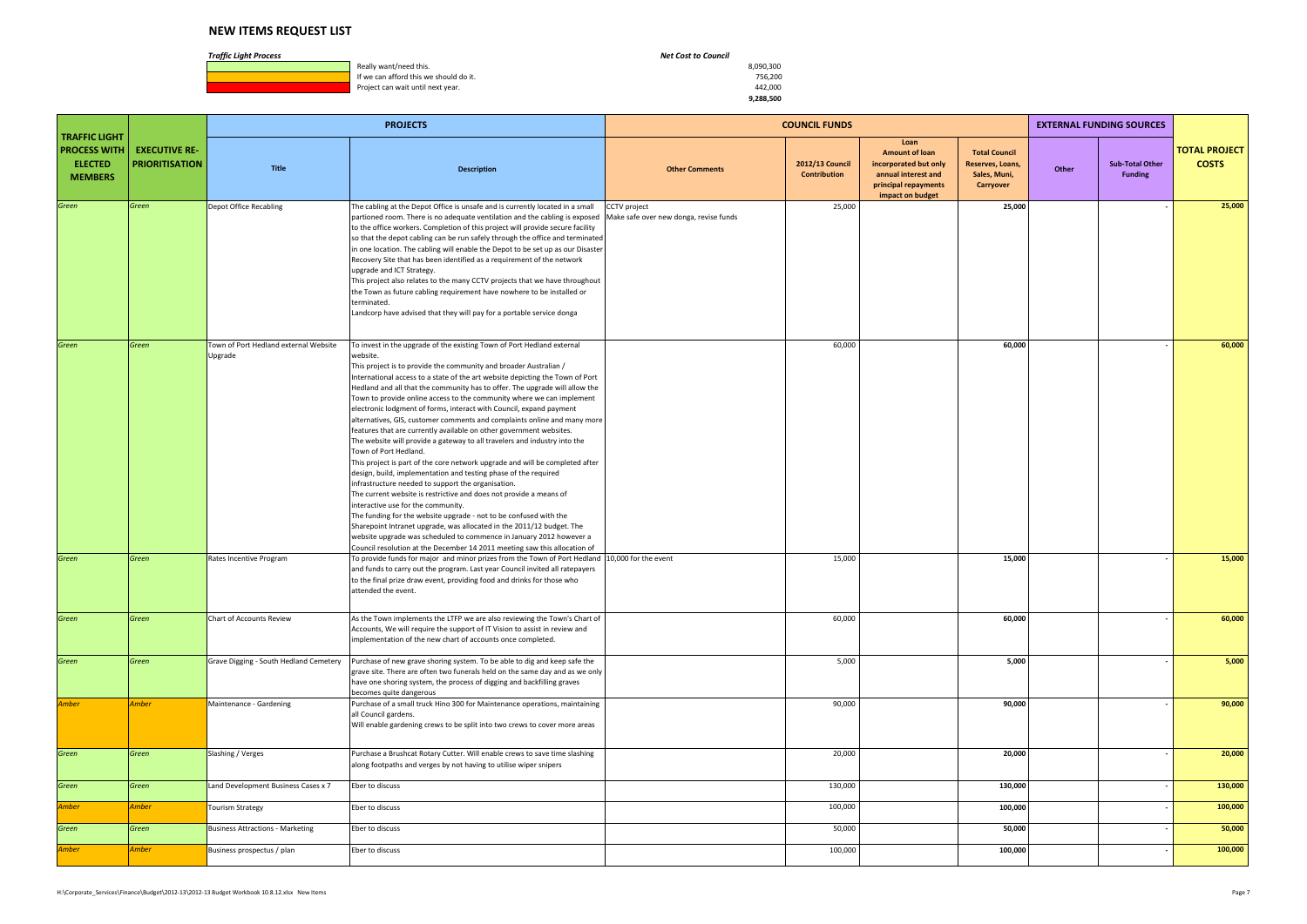**1990, Really want/need this.** 8,090,300<br> **If we can afford this we should do it.** All the state of the state of the state of the state of the state of the state of the state of the state of the state of the state of the s If we can afford this we should do it. The state of the state of the state of the state of the state of the state of the state of the state of the state of the state of the state of the state of the state of the state of t Project can wait until next year.

|                                                                                 |                                               |                                                                 | <b>PROJECTS</b>                                                                                                                                                                                                                                                                                                                                                                                                                       |                                                                                                                                                                                                                                                                                                                                                                            | <b>COUNCIL FUNDS</b>            |                                                                                                                           |                                                                       |       | <b>EXTERNAL FUNDING SOURCES</b>          |                                      |
|---------------------------------------------------------------------------------|-----------------------------------------------|-----------------------------------------------------------------|---------------------------------------------------------------------------------------------------------------------------------------------------------------------------------------------------------------------------------------------------------------------------------------------------------------------------------------------------------------------------------------------------------------------------------------|----------------------------------------------------------------------------------------------------------------------------------------------------------------------------------------------------------------------------------------------------------------------------------------------------------------------------------------------------------------------------|---------------------------------|---------------------------------------------------------------------------------------------------------------------------|-----------------------------------------------------------------------|-------|------------------------------------------|--------------------------------------|
| <b>TRAFFIC LIGHT</b><br><b>PROCESS WITH</b><br><b>ELECTED</b><br><b>MEMBERS</b> | <b>EXECUTIVE RE-</b><br><b>PRIORITISATION</b> | <b>Title</b>                                                    | <b>Description</b>                                                                                                                                                                                                                                                                                                                                                                                                                    | <b>Other Comments</b>                                                                                                                                                                                                                                                                                                                                                      | 2012/13 Council<br>Contribution | Loan<br><b>Amount of loan</b><br>incorporated but only<br>annual interest and<br>principal repayments<br>impact on budget | <b>Total Council</b><br>Reserves, Loans,<br>Sales, Muni,<br>Carryover | Other | <b>Sub-Total Other</b><br><b>Funding</b> | <b>TOTAL PROJECT</b><br><b>COSTS</b> |
| Red                                                                             | Red                                           | Requested from Julie Hunt                                       | Applying Solar Power to public buildings - 3 star approval design guidelines                                                                                                                                                                                                                                                                                                                                                          |                                                                                                                                                                                                                                                                                                                                                                            |                                 |                                                                                                                           |                                                                       |       |                                          |                                      |
| led -                                                                           | <b>Red</b>                                    | Requested from Julie Hunt                                       | Light Rail Line / Passenger Service between Port, South and airport Precinct.<br>Will provide public transport for FIFO integration, tourist can access all areas<br>of the Town and will provide transport for public during events and from<br>public venues.                                                                                                                                                                       |                                                                                                                                                                                                                                                                                                                                                                            |                                 |                                                                                                                           |                                                                       |       |                                          |                                      |
| 'ed-                                                                            | Red                                           | 17 ton smooth drum roller                                       | Purchase of a 17 ton smooth drum roller for roadwork's, for maintenance on<br>unsealed roads and shoulder works on sealed roads within TOPH.                                                                                                                                                                                                                                                                                          | Daily rate cost of \$450 per day. TOPH requires these<br>machines for 5 months. They are not always available<br>when required. By purchasing this machine there will<br>be quicker response to heavy rainfall and/or cyclone<br>road openings.                                                                                                                            | 233,000                         |                                                                                                                           | 233,000                                                               |       |                                          | 233,000                              |
| Green                                                                           | Green                                         | Light vehicle upgrade PH10688 - Building<br>Maintenance Officer | Existing vehicle (Hilux) for building maintenance officers is not fit for<br>purpose. The existing vehicle does not have enough storage space to carry<br>equipment and tools that the officer needs to use for day to day jobs. In<br>order to improve their efficiency and to fit the purpose of the vehicle, the<br>existing vehicle has been proposed to upgrade with a HINO 300 series truck.                                    | Purchase \$75,000<br>Ongoing Maintenance \$3,500<br>\$10K revenue                                                                                                                                                                                                                                                                                                          | 75,000                          |                                                                                                                           | 75,000                                                                |       |                                          | 75,000                               |
| Green                                                                           | Green                                         | Light vehicle upgrade PH10814 - Rangers                         | Toyota Hilux with a dog module on the back. This dog module will assist<br>rangers secure stray animals, the current method can expose them to<br>hazardous conditions.                                                                                                                                                                                                                                                               | Purchase \$70,000<br>Ongoing Maintenance \$3,500<br>\$15k revenue                                                                                                                                                                                                                                                                                                          | 70,000                          |                                                                                                                           | 70,000                                                                |       |                                          | 70,000                               |
| <b>Amber</b>                                                                    | Amber                                         | Port Hedland Boat Ramp - Sea Wall                               | Inspections of the current seal wall structure at the Port Hedland boat ramp<br>between the park and sea have revealed that the will stand for the next<br>18 month and will need investigation and design for its future. This projects<br>proposes to investigate and design then construct / retrofit and modify the<br>structure as per the design supplied.                                                                      | FY 13/14 \$460,000<br>Report to come back before committment                                                                                                                                                                                                                                                                                                               | 40,000                          |                                                                                                                           | 40,000                                                                |       |                                          | 40,000                               |
|                                                                                 | Red                                           | Installation of Solar lights for Finucane<br>Island Boat Ramp   | To make Finucane Island Boat ramp area safe and to discourage anti social<br>behavior, existing lighting is not functioning properly. Officers are proposing<br>to replace and install the existing faulty solar lighting                                                                                                                                                                                                             |                                                                                                                                                                                                                                                                                                                                                                            | 20,000                          |                                                                                                                           | 20,000                                                                |       |                                          | 20,000                               |
| Red                                                                             | <b>Red</b>                                    | Installation of Traffic Calming Devices                         | Recent complaints and traffic studies have identified the requirement for<br>traffic calming devices to be installed throughout the Town. This would<br>decrease speeding and hooning behavior.                                                                                                                                                                                                                                       | Proposes to spend \$51,000 as an ongoing plan.<br>(Possibly add to 5 year plans)                                                                                                                                                                                                                                                                                           | 51,000                          |                                                                                                                           | 51,000                                                                |       |                                          | 51,000                               |
| <b>Amber</b>                                                                    | <b>Amber</b>                                  | Photocopier/Printer                                             | The project is to provide a dedicated printer to assist the ranger service team<br>in printing confidential paperwork as well as the ability to print outgoing<br>correspondence and photographic evidence as required without interruption<br>or loss,                                                                                                                                                                               | Important for printing of:<br>Fire break notices<br>FER fines enforcement<br>other confidential paperwork                                                                                                                                                                                                                                                                  | 6,200                           |                                                                                                                           | 6,200                                                                 |       |                                          | 6,200                                |
| Green                                                                           | Green                                         | Purchase Mosquito Traps                                         | The project is being undertaken to catch adult mosquitoes in problem areas.<br>The context of the project is to purchase 4-Pro 900 series ultra adult<br>mosquito traps. Traps can be placed at locations/property identified as<br>problem areas, up to a 1.5 acre perimeter. $CO2$ gas will be use to attract the<br>mosquitoes<br>Forms part of the Strategic Plan: Implement the Town's Mosquito<br>Management Plan.              | Suggested to purchase 4 machines to test as a trial.<br>Anticipated that this will work similar to the current<br>trapping activities but on a much large scale.                                                                                                                                                                                                           | 10,000                          |                                                                                                                           | 10,000                                                                |       |                                          | 10,000                               |
| Green                                                                           | Green                                         | Mosquito breeding Earthworks                                    | The project is being undertaken to level and fill area that are causing<br>significant mosquito breeding sites on unused crown land adjacent to the 3<br>mile community and in one area of Wedge field. Old borrow pits need to be<br>filled and dumped materials need to be leveled to prevent the retention of<br>storm water which is causing significant mosquito breeding at the locations.<br>Forms part of the strategic plan. | Eliminate known mosquito breeding sites that are<br>close to the 3 mile community and adjacent to ESS in<br>Wedge field.                                                                                                                                                                                                                                                   | 18,000                          |                                                                                                                           | 18,000                                                                |       |                                          | 18,000                               |
| Green                                                                           | Green                                         | Goode Street Foreshore Study                                    | This project is being undertaken to consider the options to address the<br>erosion issues at the Goode Street foreshore. The context of the project is to<br>engage a costal engineer to undertake a study of the foreshore and design a<br>method to best resist erosion issues that are currently occurring following<br>storm and cyclone damage.<br>Forms part of the strategic plan.                                             | On 22/2/2012 council resolved to: "Consider a<br>submission in the 12/13 budget to engage a suitably<br>qualified costal engineer to determine the alternatives<br>to address the erosion issues at the Goode St<br>foreshore.<br>There is a joint funding agreement in place between<br>TOPH and BHP Billiton to undertake a foreshore<br>stabilisation project. (\$40k). | 50,000                          |                                                                                                                           | 50,000                                                                |       |                                          | 50,000                               |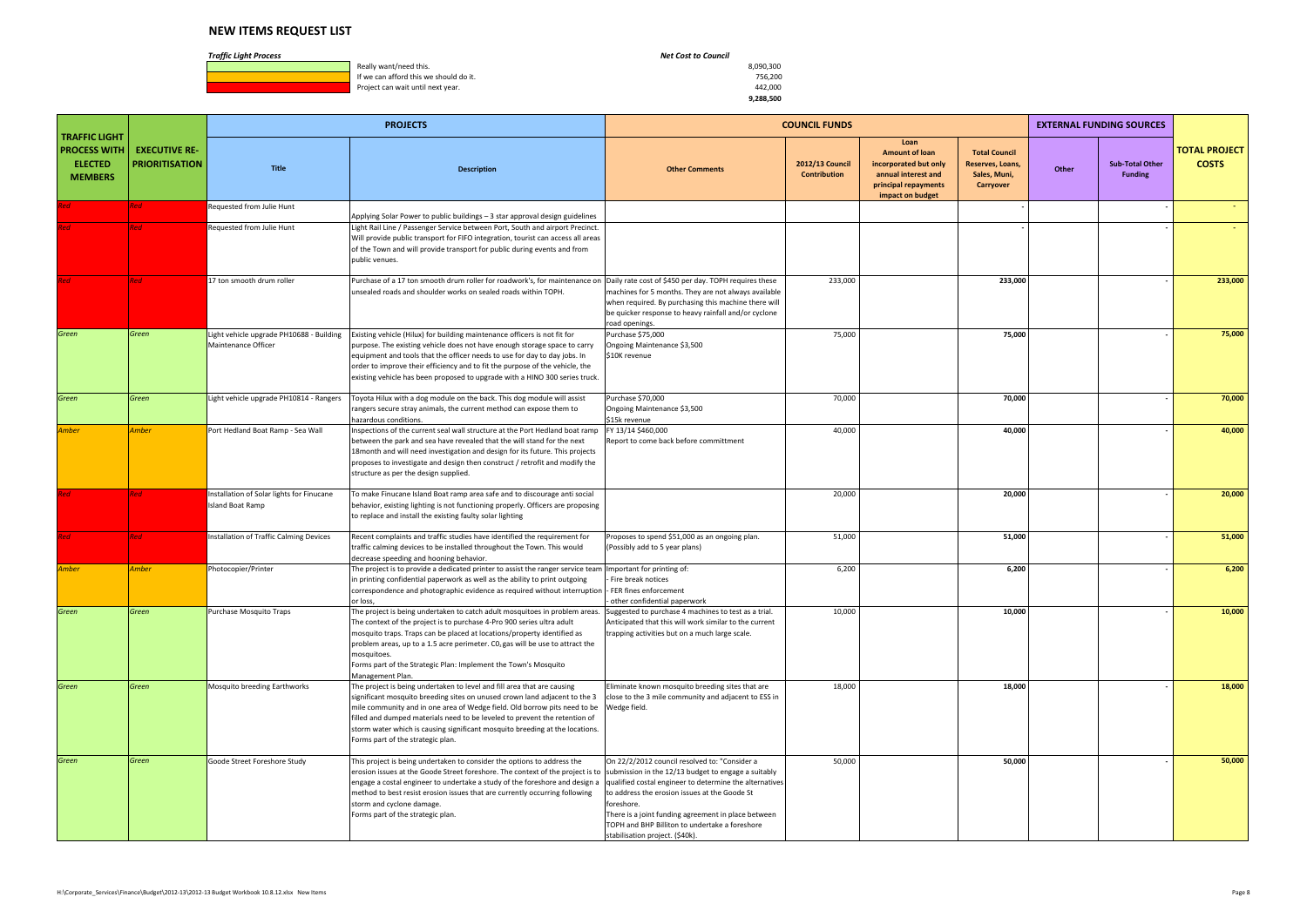**1990, Really want/need this.** 8,090,300<br> **If we can afford this we should do it.** All the state of the state of the state of the state of the state of the state of the state of the state of the state of the state of the s If we can afford this we should do it. The state of the state of the state of the state of the state of the state of the state of the state of the state of the state of the state of the state of the state of the state of t Project can wait until next year.

|                                                                                 |                                               |                                                                                                                                          | <b>PROJECTS</b>                                                                                                                                                                                                                                                                                                                                                                                                                                                                                                                      |                                                                                                                                                                                         | <b>COUNCIL FUNDS</b>                   |                                                                                                                           |                                                                       |       | <b>EXTERNAL FUNDING SOURCES</b>          |                                      |
|---------------------------------------------------------------------------------|-----------------------------------------------|------------------------------------------------------------------------------------------------------------------------------------------|--------------------------------------------------------------------------------------------------------------------------------------------------------------------------------------------------------------------------------------------------------------------------------------------------------------------------------------------------------------------------------------------------------------------------------------------------------------------------------------------------------------------------------------|-----------------------------------------------------------------------------------------------------------------------------------------------------------------------------------------|----------------------------------------|---------------------------------------------------------------------------------------------------------------------------|-----------------------------------------------------------------------|-------|------------------------------------------|--------------------------------------|
| <b>TRAFFIC LIGHT</b><br><b>PROCESS WITH</b><br><b>ELECTED</b><br><b>MEMBERS</b> | <b>EXECUTIVE RE-</b><br><b>PRIORITISATION</b> | <b>Title</b>                                                                                                                             | <b>Description</b>                                                                                                                                                                                                                                                                                                                                                                                                                                                                                                                   | <b>Other Comments</b>                                                                                                                                                                   | 2012/13 Council<br><b>Contribution</b> | Loan<br><b>Amount of loan</b><br>incorporated but only<br>annual interest and<br>principal repayments<br>impact on budget | <b>Total Council</b><br>Reserves, Loans,<br>Sales, Muni,<br>Carryover | Other | <b>Sub-Total Other</b><br><b>Funding</b> | <b>TOTAL PROJECT</b><br><b>COSTS</b> |
| Green                                                                           | Green                                         | Cat Pound Cages Project                                                                                                                  | The project is being undertaken to provide an increased ability to impound<br>stray and feral cats and hold those animals impounded for a (7) seven day<br>period as defined in the Cat Act that was introduced in 2011.                                                                                                                                                                                                                                                                                                             |                                                                                                                                                                                         | 14,000                                 |                                                                                                                           | 14,000                                                                |       |                                          | 14,000                               |
| Green                                                                           | Green                                         | Euthanasia Table for Dog Pound                                                                                                           | To provide the rangers services team with a combined cat and dog<br>euthanasia table for the euthanasia of animals as required, the table will be<br>used within the pound area to enable veterinary staff and rangers to work at<br>a safe height while euthanasing unwanted animals, reducing back strain and<br>fatigue.                                                                                                                                                                                                          |                                                                                                                                                                                         | 2,000                                  |                                                                                                                           | 2,000                                                                 |       |                                          | 2,000                                |
| Green                                                                           | Green                                         | New Fire Boards & Additional Cyclone<br>Signage                                                                                          | This project is being undertaken to improve the sign board information to<br>the public with respect to the Bush Fire Danger Status and additional signage<br>for Cyclone Alert Status.                                                                                                                                                                                                                                                                                                                                              | Developing emergency management arrangements is<br>a requirement under the Emergency Management Act<br>it improve the Town's ability to prepare and recover<br>from a natural disaster. | 20,000                                 |                                                                                                                           | 20,000                                                                |       |                                          | 20,000                               |
| <b>Amber</b>                                                                    | Amber                                         | Request from member of the public:                                                                                                       | Removal of old speed bumps Boronia. Can be replaced with rubber ones will                                                                                                                                                                                                                                                                                                                                                                                                                                                            |                                                                                                                                                                                         | 10,000                                 |                                                                                                                           | 10,000                                                                |       |                                          | 10,000                               |
| Amber                                                                           | Amber                                         | Replacement of speed bumps<br>Request from member of the public: New<br>speed bumps                                                      | need 5-10k.<br>New speed bumps Nix & The Gangway                                                                                                                                                                                                                                                                                                                                                                                                                                                                                     |                                                                                                                                                                                         |                                        |                                                                                                                           |                                                                       |       |                                          | $\sim$                               |
| Amber                                                                           | Amber                                         | Request from member of the public: slow<br>traffic down                                                                                  | Can anything be installed to slow down speeding traffic Rutherford St South<br>Hedland                                                                                                                                                                                                                                                                                                                                                                                                                                               |                                                                                                                                                                                         |                                        |                                                                                                                           |                                                                       |       |                                          | $\sim$                               |
| Amber                                                                           | Amber                                         | Request from member of the public: slow<br>traffic down                                                                                  | A3 stickers on bins to urge motorists to slow down to protect our children                                                                                                                                                                                                                                                                                                                                                                                                                                                           |                                                                                                                                                                                         |                                        |                                                                                                                           |                                                                       |       |                                          |                                      |
| <b>Amber</b>                                                                    | Amber                                         | Request from member of the public: stop<br>motorcyclist riding down access tracks                                                        | council can do something to stop motorbikes riding up and down the access<br>track next to the ditch on Huxtable Crescent in the new area? Maybe some<br>bollards or big boulders to stop access.                                                                                                                                                                                                                                                                                                                                    |                                                                                                                                                                                         |                                        |                                                                                                                           |                                                                       |       |                                          |                                      |
| Red                                                                             | <b>Red</b>                                    | Request from Mayor: Scooter/Motorbike<br>alarming system                                                                                 | Based on City of Belmont, in partnership with WA Police, City of Belmont<br>offered free alarms for owners of motor scooters. I thought this technology<br>might be able to be used to secure motorbikes throughout Port & South<br>Hedland. The alarms which are key operated and motion detected will act as<br>a deterrent for future theft as they let out 140 decibels if activated.                                                                                                                                            | Requested by the Mayor.                                                                                                                                                                 |                                        |                                                                                                                           |                                                                       |       |                                          |                                      |
| Green                                                                           | Green                                         | Alterations to Rangers Office                                                                                                            | The context of the project is to provide a secure door next to the front<br>counter / reception area as well as relocate an internal door so as to provide<br>a more secure and confidential work area for team members.                                                                                                                                                                                                                                                                                                             | Quote obtained.                                                                                                                                                                         | 5,000                                  |                                                                                                                           | 5,000                                                                 |       |                                          | 5,000                                |
| Green                                                                           |                                               | Request from Mayor following a<br>community member request: New bin<br>placement at Keesing St and Sutherland St. to do the right thing. | Can a bin be placed at beach entrance point on Sutherland St & Keesing St.<br>This is a popular beach access point and requires a bin to encourage people                                                                                                                                                                                                                                                                                                                                                                            | Mayor following a community member request.<br>Utilise within current allocation                                                                                                        | 1,500                                  |                                                                                                                           | 1,500                                                                 |       |                                          | 1,500                                |
| Green                                                                           |                                               | Request from Mayor following a<br>community member request: New bin<br>placement in Pretty Pool.                                         | Can bin be placed at bollards and car parking area closest to beach at Pretty Mayor following a community member request.<br>Pool next to do not litter signage.                                                                                                                                                                                                                                                                                                                                                                     | Utilise within current allocation                                                                                                                                                       | 1,500                                  |                                                                                                                           | 1,500                                                                 |       |                                          | 1,500                                |
| Red                                                                             | Red                                           | Request from member of the public: New<br>lighting at the Finuacane Island Boat Ramp                                                     | Decent lights at Fini boat ramp.                                                                                                                                                                                                                                                                                                                                                                                                                                                                                                     |                                                                                                                                                                                         |                                        |                                                                                                                           |                                                                       |       |                                          | $\sim$                               |
| <b>Amber</b>                                                                    | <b>Amber</b>                                  | Request from member of the public: New<br>lighting at the dog park in South Hedland.                                                     | Dedicated Dog Park/Lighting Sth Hedland. Petition was received by TOPH in<br>March 2012                                                                                                                                                                                                                                                                                                                                                                                                                                              |                                                                                                                                                                                         |                                        |                                                                                                                           |                                                                       |       |                                          | $\sim$                               |
| Amber                                                                           | Amber                                         | Request from 2 members of the public:<br>disable boat ramp access.                                                                       | Disabled boat ramp access. Floating Boat Ramp Access                                                                                                                                                                                                                                                                                                                                                                                                                                                                                 | Investigate                                                                                                                                                                             |                                        |                                                                                                                           |                                                                       |       |                                          | $\sim$                               |
| Amber                                                                           | Amber                                         | Purchase 15 ton excavator on rubber<br>tracks                                                                                            | For drainage maintenance, foreshore maintenance and to assist in unsealed<br>road maintenance along with general earth works. Purchase of this would<br>reduce hire costs which included large mobilisation and demobilisation costs<br>on each hire.                                                                                                                                                                                                                                                                                |                                                                                                                                                                                         | 215,000                                |                                                                                                                           | 215,000                                                               |       |                                          | 215,000                              |
| Green                                                                           | Green                                         | Scheme Review TPS 5 to TPS 6                                                                                                             | With the finalisation of the Port City Growth Plan and the adoption of the<br>PCGP as the Strategic Plan allows for the preparation of the scheme review<br>as per the Planning and Development Act 2008.<br>In term of the PD Act 2009, a local authorities planning scheme is to be<br>review every 4 years, the Port Hedland Town Planning Scheme has not been<br>review for the past 9 years.<br>Having an up to date scheme enables developers to plan more efficiently and<br>reflects what is currently been zoned / rezoned. | Investigate costing                                                                                                                                                                     | 250,000                                |                                                                                                                           | 250,000                                                               |       |                                          | 250,000                              |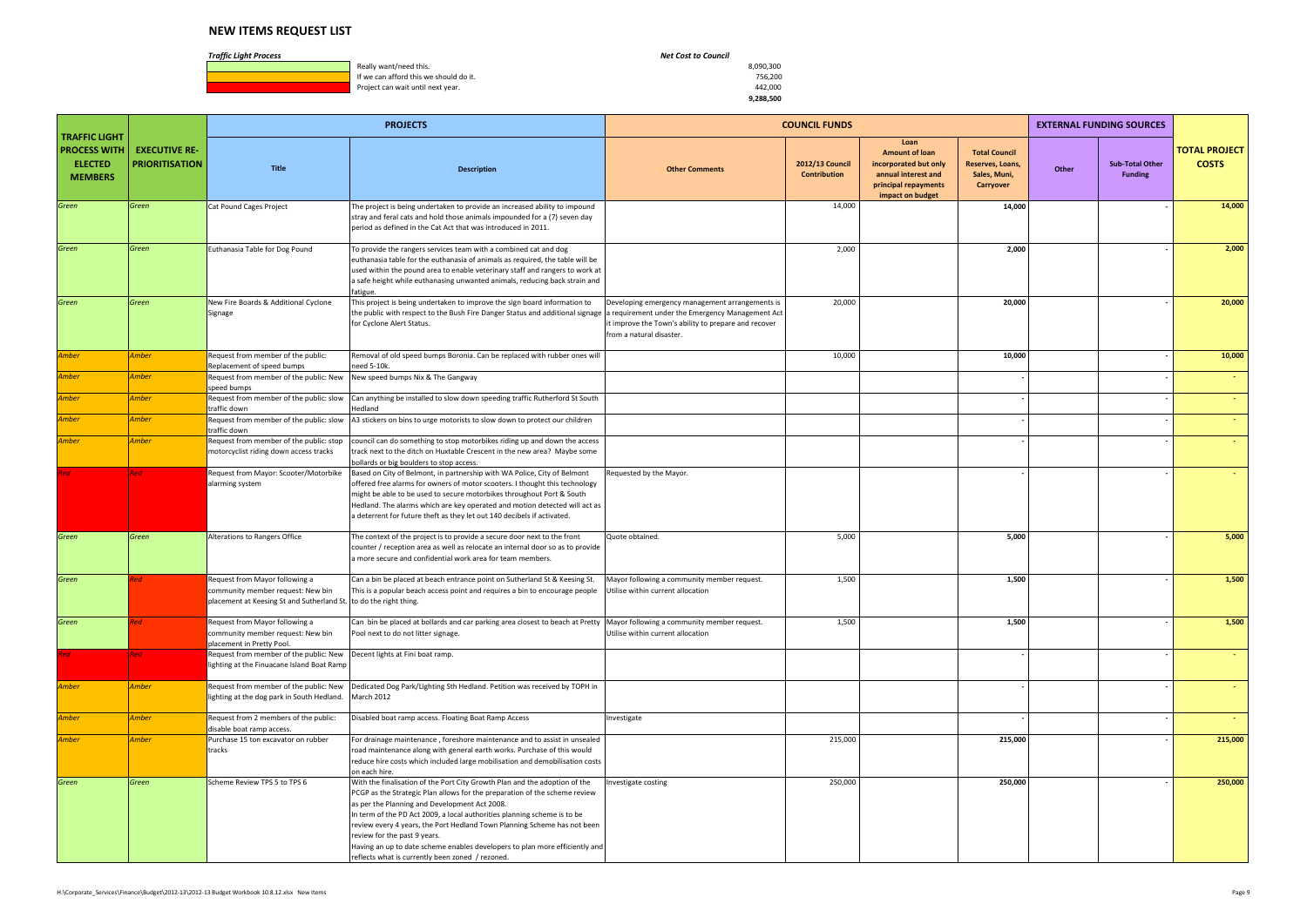**1990, Really want/need this.** 8,090,300<br> **If we can afford this we should do it.** All the state of the state of the state of the state of the state of the state of the state of the state of the state of the state of the s If we can afford this we should do it. The state of the state of the state of the state of the state of the state of the state of the state of the state of the state of the state of the state of the state of the state of t Project can wait until next year.

|                                                                                 |                                               |                                                                   | <b>PROJECTS</b>                                                                                                                                                                                                                                                                                                                                                                                                                                                                                                                                                                                                                                                                                                                                                                                                                                                                                                                                            |                                                             | <b>COUNCIL FUNDS</b>            |                                                                                                                           |                                                                       | <b>EXTERNAL FUNDING SOURCES</b>                   |                                      |
|---------------------------------------------------------------------------------|-----------------------------------------------|-------------------------------------------------------------------|------------------------------------------------------------------------------------------------------------------------------------------------------------------------------------------------------------------------------------------------------------------------------------------------------------------------------------------------------------------------------------------------------------------------------------------------------------------------------------------------------------------------------------------------------------------------------------------------------------------------------------------------------------------------------------------------------------------------------------------------------------------------------------------------------------------------------------------------------------------------------------------------------------------------------------------------------------|-------------------------------------------------------------|---------------------------------|---------------------------------------------------------------------------------------------------------------------------|-----------------------------------------------------------------------|---------------------------------------------------|--------------------------------------|
| <b>TRAFFIC LIGHT</b><br><b>PROCESS WITH</b><br><b>ELECTED</b><br><b>MEMBERS</b> | <b>EXECUTIVE RE-</b><br><b>PRIORITISATION</b> | <b>Title</b>                                                      | <b>Description</b>                                                                                                                                                                                                                                                                                                                                                                                                                                                                                                                                                                                                                                                                                                                                                                                                                                                                                                                                         | <b>Other Comments</b>                                       | 2012/13 Council<br>Contribution | Loan<br><b>Amount of loan</b><br>incorporated but only<br>annual interest and<br>principal repayments<br>impact on budget | <b>Total Council</b><br>Reserves, Loans,<br>Sales, Muni,<br>Carryover | <b>Sub-Total Other</b><br>Other<br><b>Funding</b> | <b>TOTAL PROJECT</b><br><b>COSTS</b> |
| Green                                                                           | Green                                         | Advertising Digital Porjector Matt Dann<br><b>Cultural Centre</b> | To promote upcoming events through the digital advertising projector and<br>significantly increase incomes for th Matt Dann by offering a sponsorshop<br>package to local businesses. The package will include advertisements on the<br>Matt Dann website, pre-movie big screen ads and promotion through the<br>new community events brochure. As an indicator the Sutherland<br>Entertainment centre, from Sutherland Shire Counicl recently purchased a<br>digital advertising projector and it has generated \$30,000 per year.                                                                                                                                                                                                                                                                                                                                                                                                                        | Revenue stream \$20k                                        | 20,000                          |                                                                                                                           | 20,000                                                                |                                                   | 20,000                               |
| <b>Amber</b>                                                                    | <b>Amber</b>                                  | Vehicle for Project Officer                                       | Supply and additional vehicle to the Infrastructure Development Team to be   Ongoing maintenance \$3,500<br>allocated to the porject officer for work purposes and limited private use.<br>The team currently consists of a manager, coordinator, 2 project officers and<br>and admin officer. There are currently 3 vehicles within the department.<br>An essential element of the project officer role is to be able to attend<br>meetings and project site inspections. These are sometimes scheduled but<br>are often called upon ad hoc when a contractor requires an issue to be<br>addressed urgenly so as to not impact on the project program or budget.<br>There are many occurances where a vehicle has not been available for staff<br>to undertake the requirements of the role. As the projects being delivered by<br>this department are becoming more comlex and demanding it is important<br>that project staff have access to a vehicle. |                                                             | 25,000                          |                                                                                                                           | 25,000                                                                |                                                   | 25,000                               |
| Green                                                                           | Green                                         | Patio at 2/13 Wangara Cres                                        | To install a patio at the property comlying with all statutory and policy<br>requirements. The tenant has requested that a patio be installed as there is<br>currently no covered outdoor entertaining area.                                                                                                                                                                                                                                                                                                                                                                                                                                                                                                                                                                                                                                                                                                                                               |                                                             | 30,000                          |                                                                                                                           | 30,000                                                                |                                                   | 30,000                               |
| Green                                                                           | Green                                         | <b>Cyclone Screens for Staff Housing</b>                          | Install cyclone complicant with BCA requirements and the Australian<br>standards at:<br>115 Athol Street<br>4B Karbarli Loop<br>26 Robinson st<br>Cyclone screens are currently not fitted to these properties, therefore they<br>are not comliant with the building regulations for Port Hedladn. Cyclone<br>screens are required to provide a physical barrier to protect windows from<br>flying objects during a cyclonic event.                                                                                                                                                                                                                                                                                                                                                                                                                                                                                                                        |                                                             | 36,000                          |                                                                                                                           | 36,000                                                                |                                                   | 36,000                               |
| Amber<br>Amber                                                                  | <b>Amber</b><br>Green                         | Catamore Court Upgrade<br>Civic Centre Refurb                     | Possible development from the Town, units<br>Gratwick and refurb of downstairs and carparking                                                                                                                                                                                                                                                                                                                                                                                                                                                                                                                                                                                                                                                                                                                                                                                                                                                              | Carry loan forward for subdivision<br>Options paper         |                                 | 5,000,000                                                                                                                 | 5,000,000                                                             |                                                   | <b>Section</b><br>5,000,000          |
|                                                                                 |                                               |                                                                   |                                                                                                                                                                                                                                                                                                                                                                                                                                                                                                                                                                                                                                                                                                                                                                                                                                                                                                                                                            | Stop refurb of roof                                         |                                 |                                                                                                                           |                                                                       |                                                   |                                      |
| Red<br>ed                                                                       | Red<br>Red I                                  | Wedge st Upgrade<br>Buttweld Rd                                   | Council recommendation for roundabout - will not fit. FORM                                                                                                                                                                                                                                                                                                                                                                                                                                                                                                                                                                                                                                                                                                                                                                                                                                                                                                 |                                                             |                                 |                                                                                                                           |                                                                       |                                                   | <b>Contract</b><br>$\sim$ $-$        |
| Green                                                                           | Green                                         | Rates Review                                                      | External reveiw of rates functions, once of review. Look at rating area. Go<br>through system                                                                                                                                                                                                                                                                                                                                                                                                                                                                                                                                                                                                                                                                                                                                                                                                                                                              |                                                             | 60,000                          |                                                                                                                           | 60,000                                                                |                                                   | 60,000                               |
| Green                                                                           | Green                                         | PRC Contribution                                                  | Annual contribution requested by PRC                                                                                                                                                                                                                                                                                                                                                                                                                                                                                                                                                                                                                                                                                                                                                                                                                                                                                                                       | CEO and Mayor to follow up value for money                  | 200,000                         |                                                                                                                           | 200,000                                                               |                                                   | 200,000                              |
| Green                                                                           | Green                                         | UV Valuation                                                      | 12/13 FY will incur the costs of the VGO revaluing all UV properties within<br>the Town of Port Hedland. This function is performed by the VGO's office<br>every 4 years.                                                                                                                                                                                                                                                                                                                                                                                                                                                                                                                                                                                                                                                                                                                                                                                  | Approx                                                      | 100,000                         |                                                                                                                           | 100,000                                                               |                                                   | 100,000                              |
| Green                                                                           | Green                                         | South Hedland Library - Short Term<br>Relocation (Fit Out)        | Council resolution - Tied to funding for short term relocation of Library to<br>allow for Hotel (SH CBD) development and long term funidng of Library,<br>Community Centre and WWC                                                                                                                                                                                                                                                                                                                                                                                                                                                                                                                                                                                                                                                                                                                                                                         | Dependant on funding<br>Possible community facility reserve | 500,000                         |                                                                                                                           | 500,000                                                               |                                                   | 500,000                              |
| Green                                                                           | Green                                         | Hedland Bombing - 70th Anniversary<br>Commemoration               | Partner with RST and others to commemorate 70th anniversary of PH<br>bombing - 30 July 2012                                                                                                                                                                                                                                                                                                                                                                                                                                                                                                                                                                                                                                                                                                                                                                                                                                                                |                                                             | 10,000                          |                                                                                                                           | 10,000                                                                | 10,000                                            | 10,000<br>20,000                     |
| Green                                                                           | Green                                         | PHVC Building Upgrade                                             | Included in FORM proosals for PHVC management - subject to further<br>Council consideration, award of contract and BHPB Partnership discussions                                                                                                                                                                                                                                                                                                                                                                                                                                                                                                                                                                                                                                                                                                                                                                                                            | Funded out of the Community Facility Reserves               | 55,000                          |                                                                                                                           | 105,000                                                               |                                                   | 105,000                              |